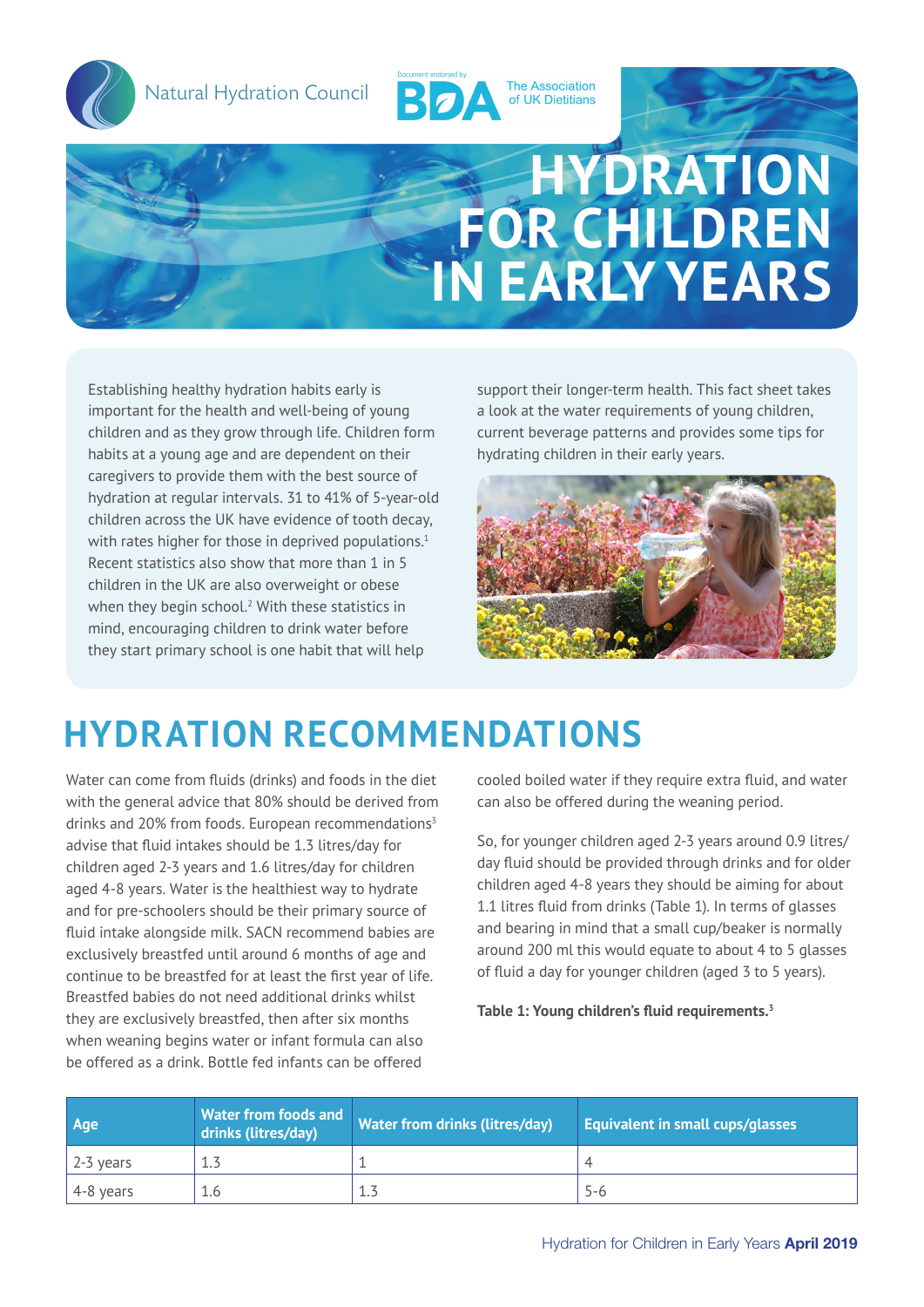### **ARE YOUNG CHILDREN DRINKING ENOUGH?**

An evaluation of children's fluid intakes across 13 countries worldwide found that a high proportion of 4 to 9 year olds did not meet fluid intake guidelines referred to as Adequate Intake (AI) targets.<sup>5</sup> Interestingly, it was the boys who were more likely to under-consume fluids and have intakes below targets when compared with girls.<sup>5</sup> When it comes to drinking plain water data from the UK National Diet and Nutrition Survey has shown that 4 to 8 year olds drink just 436ml of tap and bottled water daily (about 2 glasses) with ethnic minorities drinking even less – 122ml daily.

In terms of 'when' beverages were drank by children, a U.S study showed that plain water was most typically consumed with main meals.7 The American children in this research drank more than twothirds of their daily beverages with main meals.<sup>7</sup> This emphasises the point that children often need reminding, or require points of time to be allocated to drink suitable fluids.

There is research to suggest children can change their hydration habits. Results from the ToyBox study<sup>8</sup> – a kindergarten and family-based intervention involving a kangaroo hand-puppet, newsletters, tip-cards and posters sought to understand whether these methods could improve young children's drinking habits. Intriguingly water intakes did not change but prepacked fruit juice and plain milk consumption declined.4 These findings show that children can change their hydration habits, although further guidance may be required to ensure the change happens for the long-term, in line with healthy hydration recommendations. It is also important that children are reminded to drinks fluids at regular intervals to help increase the total amount of fluid drunk. Young children have immature thirst mechanisms, and often do not recognise when they are thirsty.

### **SIGNS OF DEHYDRATION**

Children can be vulnerable to dehydration, particularly the under 5s.12 Dehydration can also occur more easily if children have been in the sun for too long, been exposed to temperatures of 38<sup>o</sup>C or more, have suffered from vomiting or diarrhoea or been sweating.<sup>5</sup>

**Table 2: Signs of dehydration in children.<sup>5</sup>**

| Signs of dehydration in children can include: |                                                                                                   | Go to your GP or A&E if a child:                                                                                                                            |  |
|-----------------------------------------------|---------------------------------------------------------------------------------------------------|-------------------------------------------------------------------------------------------------------------------------------------------------------------|--|
| $\bullet$                                     | Dark yellow and strong smelling urine                                                             | <b>Breathes fast</b><br>$\bullet$                                                                                                                           |  |
| $\bullet$                                     | Dry mouth, lips and eyes                                                                          | Is drowsy<br>$\bullet$                                                                                                                                      |  |
| $\bullet$                                     | Feeling dizzy or lightheaded                                                                      | Has a dry mouth<br>$\bullet$                                                                                                                                |  |
| $\bullet$<br>$\bullet$                        | <b>Feeling tired</b><br>Peeing little and less than 4 times day /<br>fewer wet nappies than usual | Has a soft spot on the top of their head that<br>$\bullet$<br>sinks inwards (sunken fontanelle)<br>Has cold and blotchy-looking hands and feet<br>$\bullet$ |  |
|                                               |                                                                                                   | Has dark yellow wee<br>$\bullet$<br>Has few or no tears when they cry<br>$\bullet$                                                                          |  |
|                                               |                                                                                                   |                                                                                                                                                             |  |